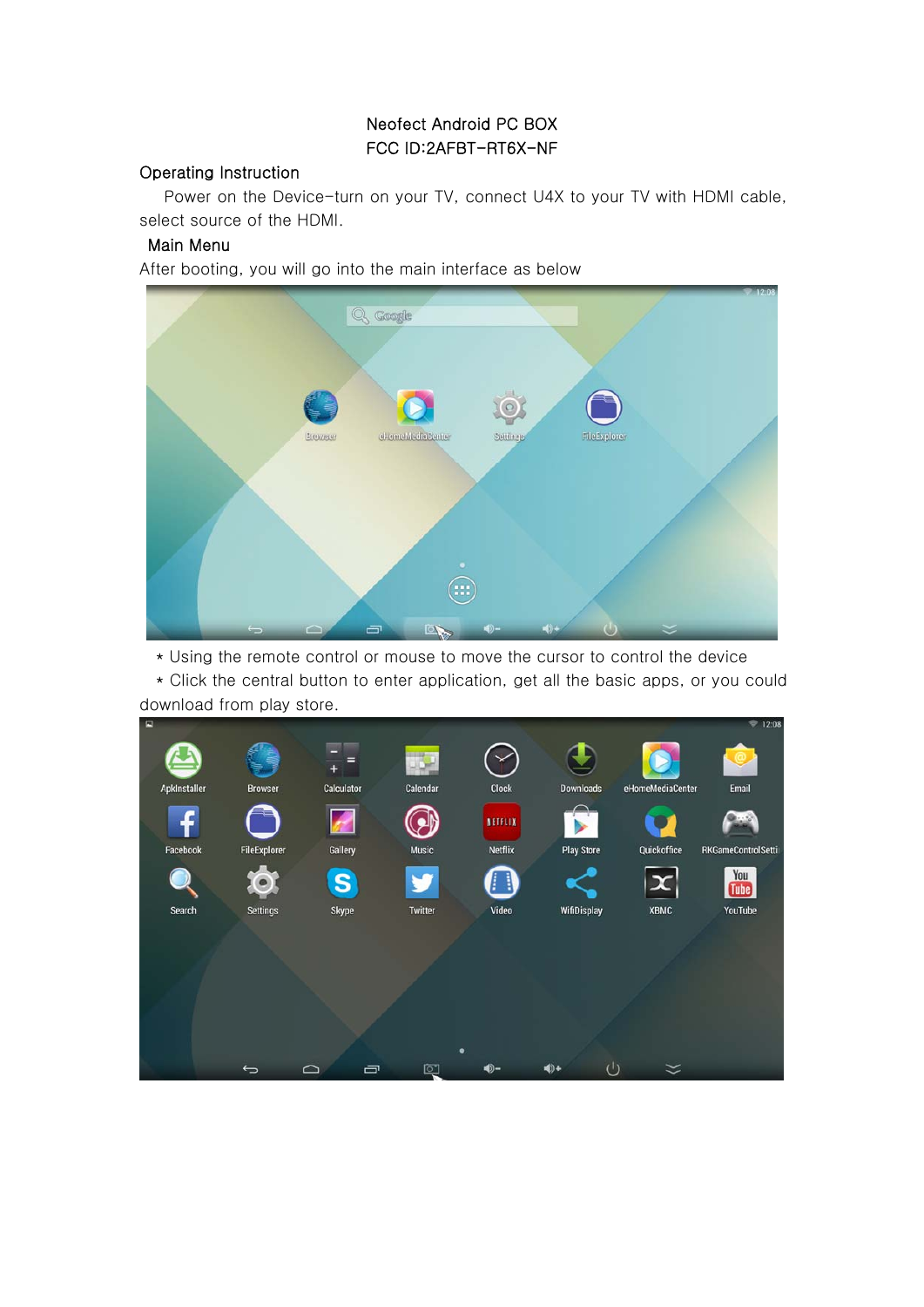### WiFi Setting

|                                |        |   |                                                 |              |                          | ₹ 12:11 |
|--------------------------------|--------|---|-------------------------------------------------|--------------|--------------------------|---------|
| Wi-Fi                          |        |   |                                                 | $\mathbf{f}$ |                          |         |
| <b>WIRELESS &amp; NETWORKS</b> |        |   | Wi-Fi                                           |              | ✓                        |         |
| <b>→ Wi-Fi</b>                 | ON     |   | wifi is enabled, click to turn it off           |              |                          |         |
| <b>B</b> Bluetooth             | OFF    |   | Netcore908<br>Secured with WPA2 (WPS available) |              | 包                        |         |
| 옮 Ethernet                     | ON     |   | ChinaNet-b6f6                                   |              | 名                        |         |
| <b>O</b> Data usage            |        |   | Secured with WPA/WPA2 (WPS available)           |              |                          |         |
|                                |        |   | <b>WAN123</b>                                   |              | <b>TA</b>                |         |
| More                           |        |   | Secured with WPA/WPA2 (WPS available)           |              |                          |         |
| <b>DEVICE</b>                  |        |   | hanxing                                         |              | <b>TA</b>                |         |
| <b>▲ Home</b>                  |        |   | Secured with WPA/WPA2 (WPS available)           |              |                          |         |
| i USB                          |        |   | net4                                            |              | ☜                        |         |
|                                |        |   | Secured with WPA/WPA2 (WPS available)           |              |                          |         |
| ♦ Sound                        |        |   | net <sub>5</sub>                                |              | <b>TA</b>                |         |
| O Display                      |        |   | Secured with WPA/WPA2 (WPS available)           |              |                          |         |
| ScreenshotSetting              |        |   | <b>WAN</b><br>Secured with WPA2                 |              | <b>TA</b>                |         |
|                                |        |   |                                                 |              |                          |         |
| ■ Storage                      |        |   | i-TEMP 5G                                       |              | $\overline{\mathcal{A}}$ |         |
| $\overline{C}$                 | $\Box$ | Ū | $\cup$<br>40-<br>(⊚+<br>ð                       |              |                          |         |

- \* Click Setting, choose network
- \* Searching local network and connected to able the network
- \* or wifi not available, choose Ethernet

\* After setup network, go back to main interface, you are able to browser website and download apps from play store.

#### Browse the file

| <b>Internal Flash</b> | ,,,,,,<br>11111 | ≘                             | 0B   2011-01-01 12:00:03     |
|-----------------------|-----------------|-------------------------------|------------------------------|
|                       |                 | Copy                          |                              |
| <b>SD Card</b>        | <b>URI</b>      | ⋹<br>eenshotsi                | folder   2011-01-01 12:08:54 |
|                       |                 | <b>Move</b> / ediaCenter<br>⋹ |                              |
| <b>USB</b>            | $\blacksquare$  | Paste                         | folder   2011-01-01 12:00:40 |
|                       |                 | $\blacksquare$<br>Rename      | folder   2011-01-01 12:00:32 |
| <b>SATA</b>           |                 | $\bigcirc$ Share<br>E         |                              |
|                       |                 |                               | folder   2011-01-01 12:00:20 |
| NetHood               |                 | <b>Download</b>               | folder   2011-01-01 12:00:20 |

\* In Desktop state, click the application bar icon, enter into the application field, click into the" resource manager."

- \* In the file list can be clickable sliding, rolling.
- \* Click on the required file or folder, can open the file or folder.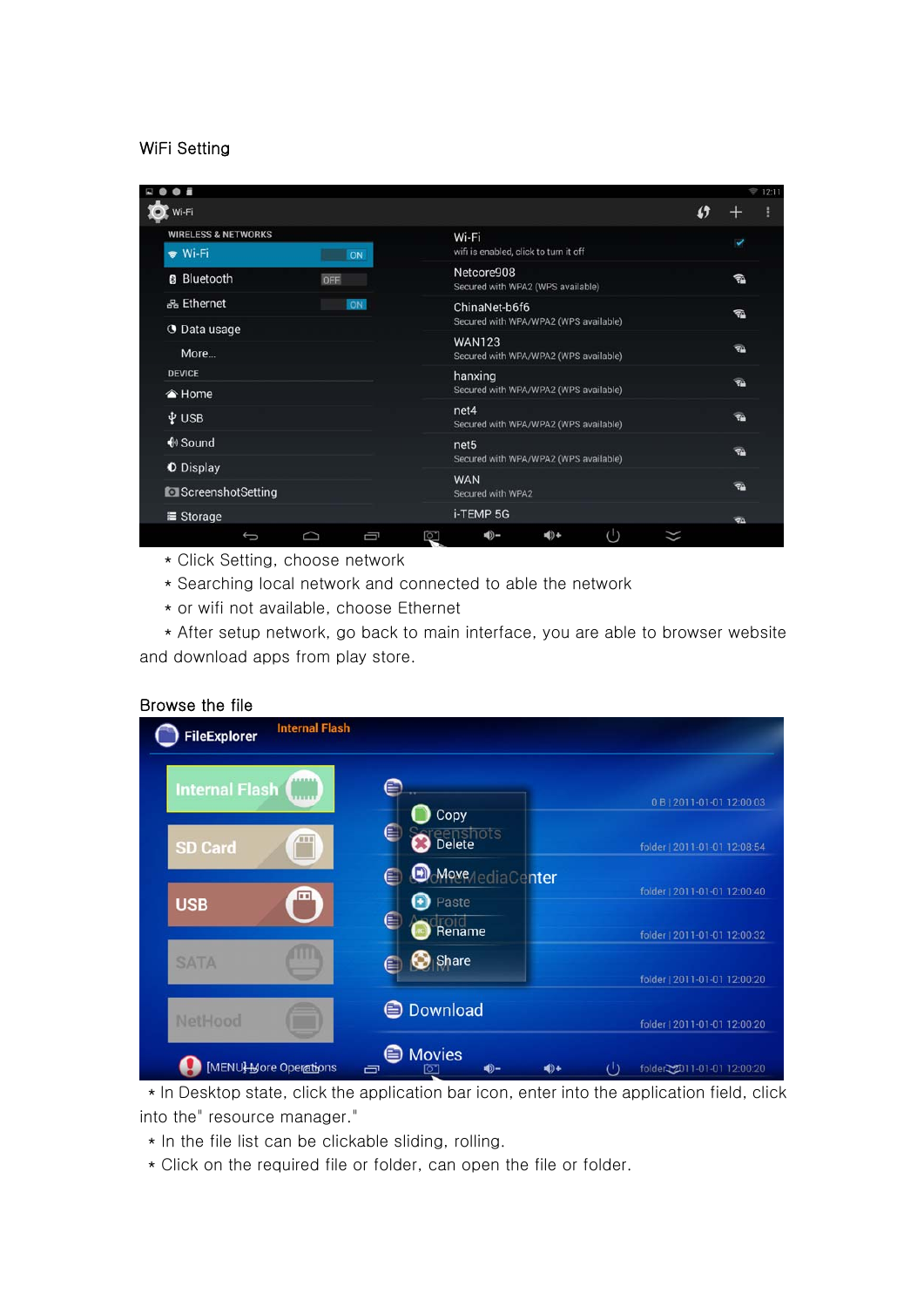- \* Click the status bar of the back button to return to the level folder.
- \* Click the Home button on the status bar, you can return to the home page.

\* Long press a file or folder, window pop up with a menu, for example: "Copy, delete, move, paste, rename" and other additional options. If you do not execute the operation, click on the Cancel button directly

| $\bullet$ =         |                                               | ₹ 12:10    |
|---------------------|-----------------------------------------------|------------|
| Apps                |                                               | H          |
| <b>O</b> Data usage | <b>DOWNLOADED</b>                             | ON SD CARD |
| More                | Facebook                                      |            |
| <b>DEVICE</b>       | 25.56MB                                       |            |
| <b>▲ Home</b>       | Netflix<br>мини-<br>44.32MB                   |            |
| V USB               | Skype                                         |            |
| ♦ Sound             | S<br>41.39MB                                  |            |
| <b>O</b> Display    | Twitter<br>14.62MB                            |            |
| ScreenshotSetting   |                                               |            |
| ■ Storage           | <b>XBMC</b><br><b>117MB</b>                   |            |
| <b>Z</b> Apps       | $\frac{Y_{01}}{U_{02}}$<br>YouTube            |            |
| PERSONAL            | 10.26MB                                       |            |
| <b>△</b> Security   |                                               |            |
| A Language & input  | <b>Internal storage</b><br>375MB used         | 2.5GB free |
| O<br>Ū<br>Û         | $\binom{1}{2}$<br>(⊜∎<br>$\blacklozenge$<br>q | $\asymp$   |

#### Install/Uninstall Apps

Device operating system default for Android version, install the software required to process the format is\*. Apk format.

- \* this device supports many popular third-party application software formats
- \* this device can be installed or uninstalled you need software.

\* To install an application, the need to\*. Apk format copied to your U4X, then open" resource manager",click to install\*. Apk file.

\* Installed application, will appear in the application bar.

\* To uninstall the software, click "Settings" to enter the setup menu, click into the "Applications" tab, then click: "Manage Applications", click on the software you want to uninstall, and click "Uninstall.

# Product Display

- 4 x USB
- 1 x TF card slot
- 1 x HDMI port
- 1 x AV port
- 1 x Optical port
- 1 x RJ45 jack
- 1 x DC port
- 1 x External antenna port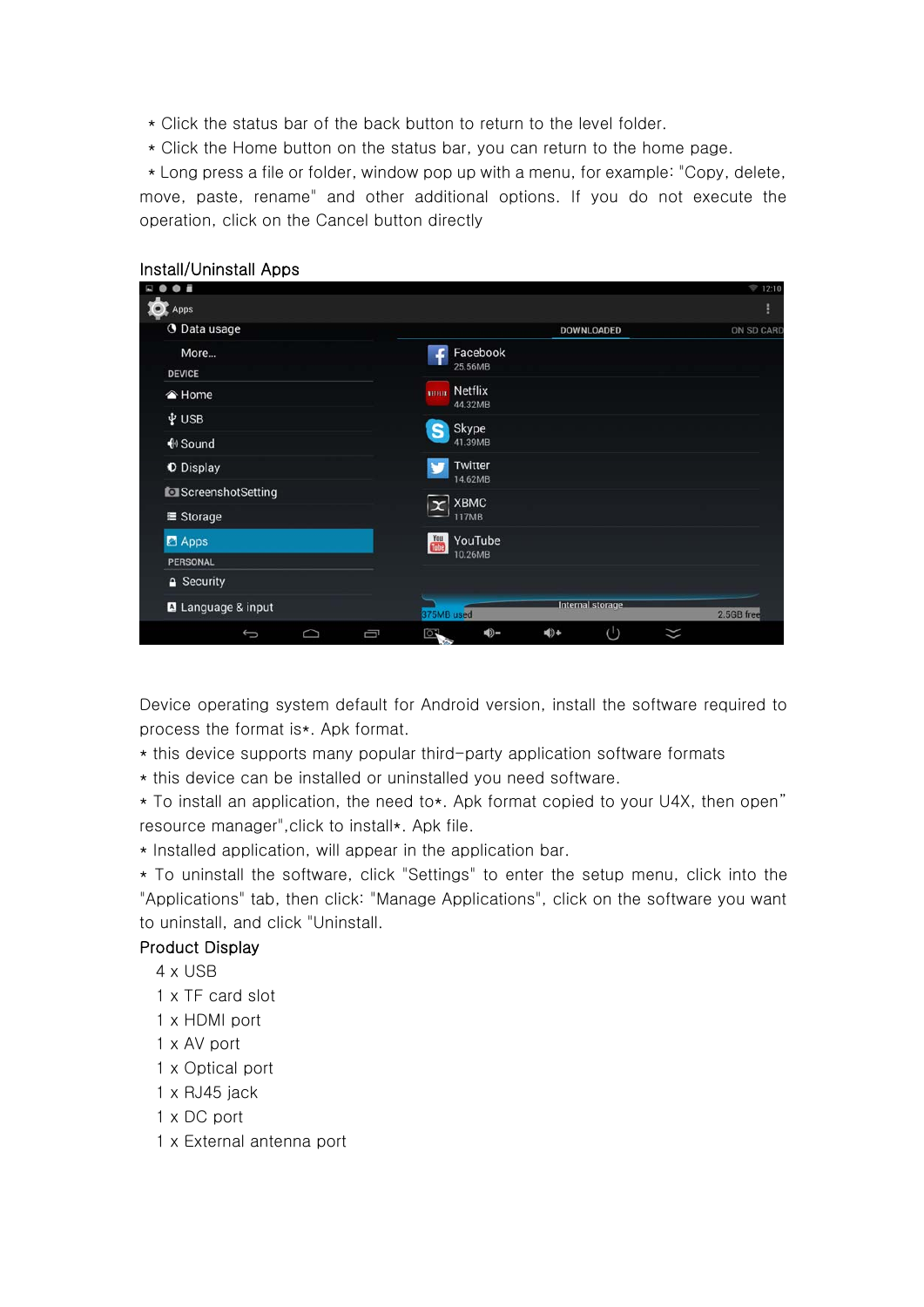# Specs.

| Specifications of appendix: |                                                                     |
|-----------------------------|---------------------------------------------------------------------|
| Model#                      | Android Smart BOX                                                   |
| <b>CPU</b>                  | RK3229                                                              |
| Main                        |                                                                     |
| Frequency                   | Quad-core ARM Cortex-A17 CPU with up to 1.8GHz and GPU is Mali-T764 |
| Inner memory                | 2G DDR3                                                             |
| Memory                      | $\Box$ 4G $\Box$ 8G $\Box$ 16G $\Box$ 32G                           |
| Operating                   |                                                                     |
| system                      | Android 5.1                                                         |
| User interface              | Android system Interface style                                      |
|                             | 4K H.264/H.265 decoder, 1080P multi-video decoders                  |
| Video                       | 1080P video encoding for H.264 and VP8, MVC                         |
| Audio                       | MP3/WMA/APE/FLAC/AAC/OGG/AC3/WAV etc.                               |
| Picture                     | Supports variety of image formats browsing (jpg, png, bmp etc.)     |
| Flash                       | Supports flash 11.1                                                 |
| Storage                     |                                                                     |
| Expansion                   | Support TF card and mobile hard disk expansion                      |
| <b>USB</b>                  | 4 USB HOST 2.0                                                      |
| TF card                     | Support up to 32GB capacity                                         |
| <b>HDMI</b>                 | HDMI 2.0 with up to $4K(2160p)$                                     |
| Bluetooth                   | BT 4.0                                                              |